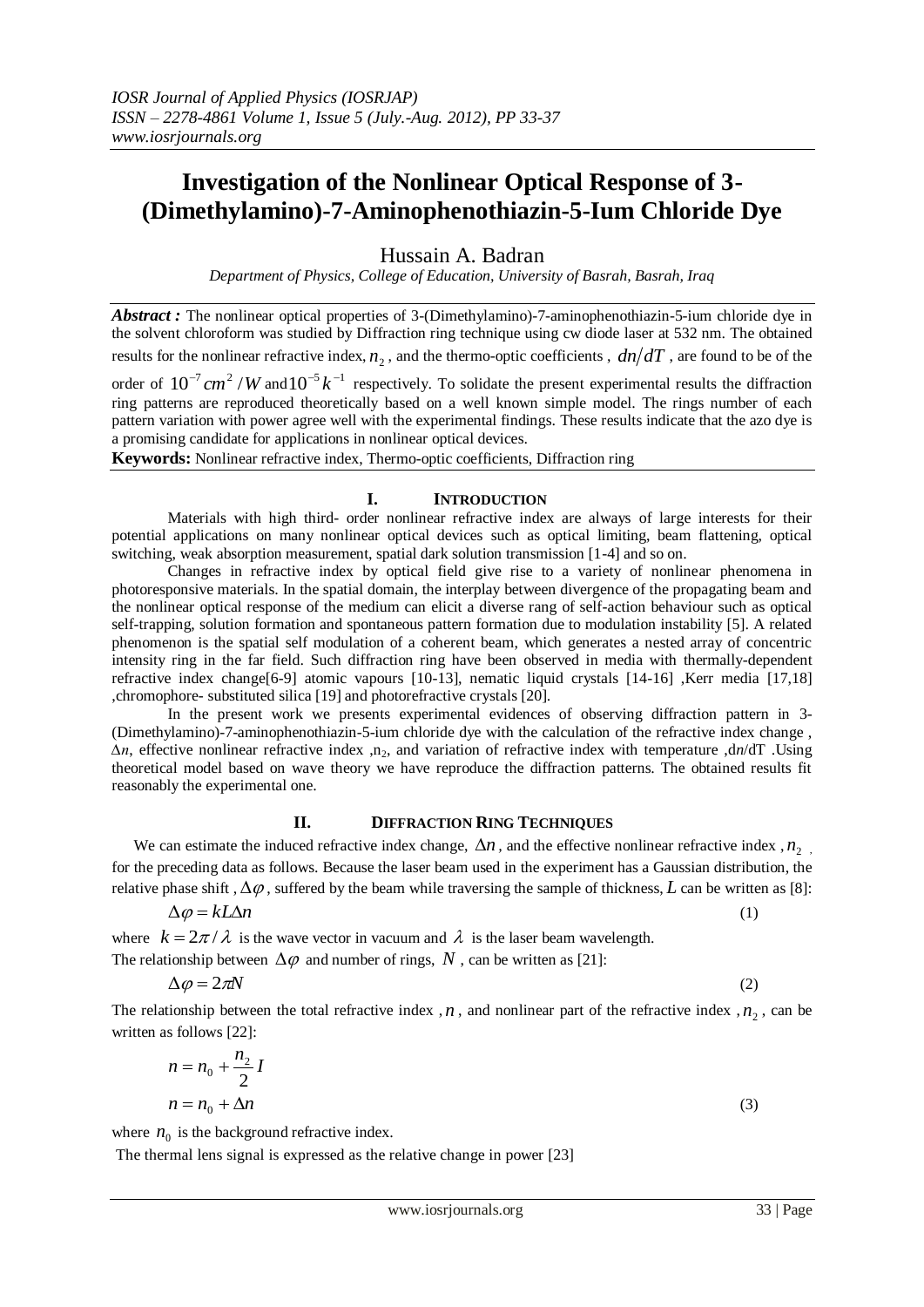$$
\theta = \frac{I_{\circ} - I}{I} \tag{4}
$$

$$
\theta = \frac{\Delta I}{I} = \frac{\alpha L_{\text{eff}} P}{\lambda K} (-\frac{dn}{dT})
$$
\n(5)

For the thermal nonlinearity and steady state case, the change nonlinear index,  $\Delta n$ , can be expressed as [8]:

$$
\Delta n = \frac{dn}{dT} \cdot \frac{I \alpha \omega^2}{4K} \tag{6}
$$

Where  $I_{\circ}$  and  $I$  are the transmitted power before and after is the formation of the thermal lens respectively.  $\alpha$  is the linear absorption coefficient,  $L_{\text{eff}}$  is the effective thickness of the sample, P is the laser input power,  $dn/dT$  and K are the sample temperature coefficient of refractive index and thermal conductivity, respectively.

By the combination of equations (1-6) one can calculate,  $\Delta n$ ,  $n_2$  and  $dn/dT$ . The Diffraction Ring experiments were performed using a 532 nm solid state laser beam, which was focused by +50 mm focal length lens. The laser beam waist  $\omega_0$  at the focus is measured to be 21.63  $\mu$ m, the linear absorption coefficient  $\alpha = 2.18$ cm<sup>-1</sup> and the effective thickness of the sample  $L_{\text{eff}}$  is measured to be 0.089 mm. The schematic of the experimental set up used is shown in Fig. 1. A 1mm wide optical cell containing the solution of 3- (Dimethylamino)-7-aminophenothiazin-5-ium chloride dye in the solvent chloroform is translated across the focal region along the axial direction that is the direction of the propagation laser beam.



Fig. 1. Schematic diagram of experimental arrangement for the Diffraction Ring measurement.

Figure 2 shows the far-field diffraction ring patterns at different input powers at 0.05mM concentration. These are photographs of the pattern on a screen placed about 65 cm behind the sample. The number of rings increases with increasing input power.



Figure 2: diffraction ring patterns as a function of different input powers for 0.05mM concentration

Figure 3 shows the number of observed ring as a function of the input power. In our experiment we obtained a maximum ring number of 9 at an input power of 100 mW. Our patterns are quite concentric and sharp. This is because the scattering of a laser beam in solvent, which is caused by the fluctuation of molecular axes. The outermost ring is the strongest of all the rings and is especially wide. We were not able to obtain definite rings at input power levels over that value, probably due to the boil of 3-( Dimethylamino) -7- aminophenothiazin-5-ium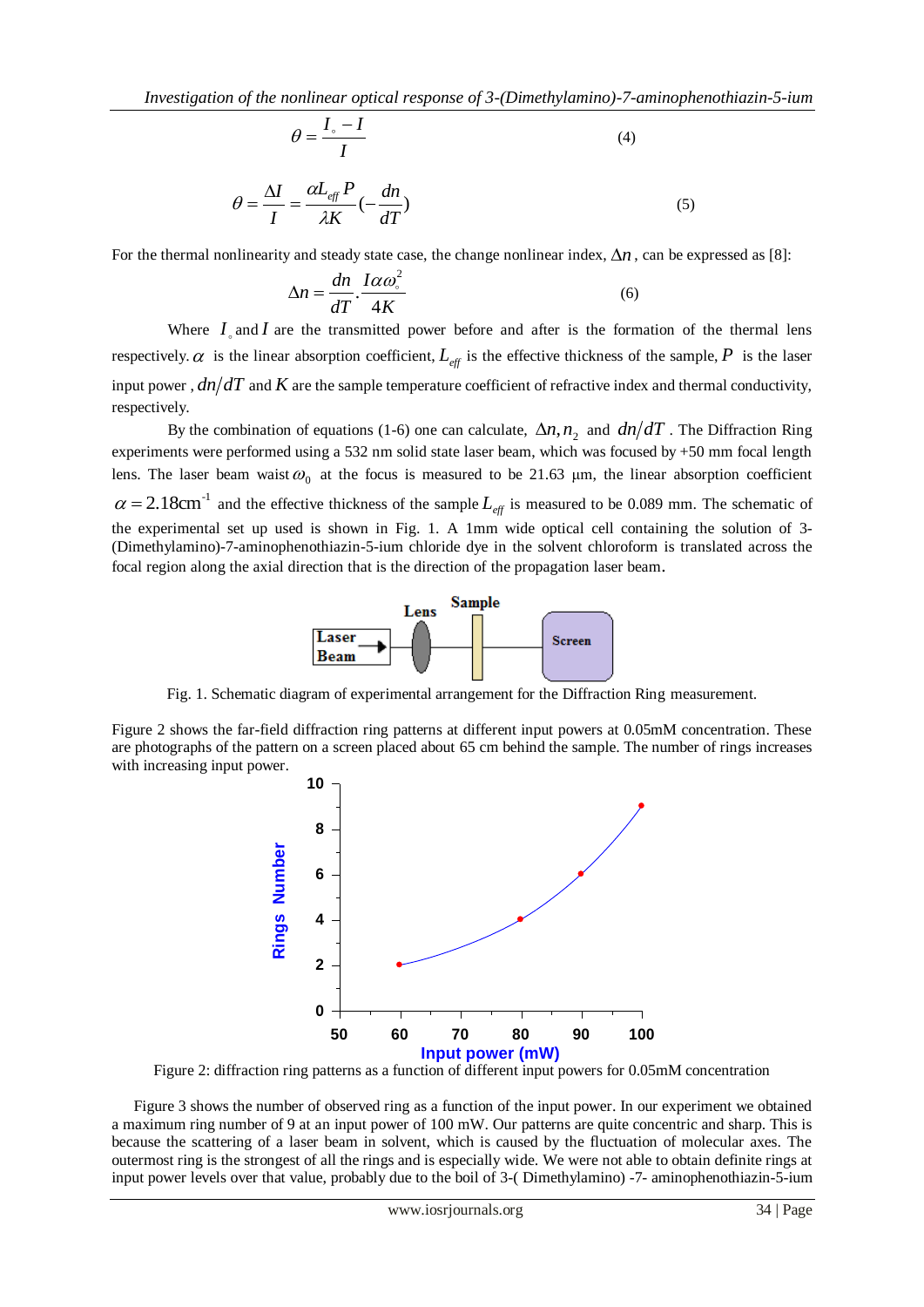chloride dye in the solvent chloroform. We also find that the half-cone angle of the contermost ring increases in proportion to the input power, up to ~15 deg in our experiment.



Fig.3: diffraction ring patterns for the azo dye in the solvent chloroform (a) 2 at 60mW, (b) 4 at 80 mW, (c) 6 at 90mW , (d) 9 at 100 mW.

As given in Table 1, the Nonlinear parameters ( $\beta$ ,  $\Delta n$ , and  $n_2$ ) and thermo-optic coefficient,  $dn/dT$ , increases with increasing the number of rings *N* and input power for the azo dye solutions at 0.05 mM concentration.

Table 1: Number of rings, phase shift, change in refractive index, nonlinear refractive index and thermo-optic coefficient for the sample.

| Power(mW) | $\Delta\varphi$ | $\Delta n$             | $n_2$ (cm <sup>2</sup> /W) | $dn/dT$ (k <sup>-1</sup> ) |
|-----------|-----------------|------------------------|----------------------------|----------------------------|
| 60        | 0.219           | $0.206\times10^{4}$    | $0.253 \times 10^{-8}$     | $0.196 \times 10^{-5}$     |
| 80        | 0.438           | $0.413 \times 10^{-4}$ | $0.379\times10^{-8}$       | $0.295\times10^{-5}$       |
| 90        | 0.657           | $0.619\times10^{4}$    | $0.506 \times 10^{-8}$     | $0.393\times10^{-5}$       |
| 100       | 0.985           | $0.929 \times 10^{-4}$ | $0.683\times10^{-8}$       | $0.531\times10^{-5}$       |

The high nonlinear optical refractive index compares favourably with that of some representative of third-order nonlinear optical materials, namely, pararosanilin dye in liquid and solid media [24], basic green 1 dye in aqueous solutions [25], oxazine (OX720) and oxazine (OX750) dye in aqueous solutions and in PAA matrix [23], photo polymerizable organo siloxane [22], and organic polymers [26]. These results predict that 3- (Dimethylamino)-7-aminophenothiazin-5-ium chloride dye has potential applications for nonlinear optics. For practical use in all-optical switching devices many considerations have been taken into account to investigate the effectiveness of nonlinear materials. This large nonlinear refraction makes of an 3-(Dimethylamino)-7 aminophenothiazin-5-ium chloride dye promising for use in all-optical switching devices.

## **III. THEORETICAL MODEL OF THE DIFFRACTION RING**

The laser beam used in present work has a Gaussian extent of wavelength  $\lambda$ . Assuming that the beam propagate along the z-direction and the medium have a length of  $L$  with a linear absorption coefficient  $\alpha$ . At the entrance of the medium which is taken as the origin of the Cartesian coordinates the electric field of the incident laser beam can be written as [27]:

$$
E(r, z) = E(0, z_o) \exp\left[\frac{-r^2}{\omega_o^2}\right] \exp\left[\frac{-ikn_o r^2}{2R}\right]
$$
 (5)

where  $r$  is the radial coordinate,  $z<sub>o</sub>$  is the coordinate position of the medium,  $k$  is the free space wave vector,  $\omega_0$  is the beam waist at the medium entrance and R the radius of curvature of its wave-front in the corresponding position.

By taking into account the total phase shift,  $\varphi$ , suffered by the beam during the course of traversing through the medium, the far-field distribution pattern can be obtained considering the free propagation of the optical wave through space, by means of Fraunhofer approximation of the Fresnel- Kirchhoff diffraction integral as [27] :

$$
I(\rho) = I_o \left| \int_0^\infty J_o(k \, \theta r) \exp \left[ -\frac{r^2}{\omega_s^2} - i \varphi(r) \right] r dr \right|^2 \tag{6}
$$

Where  $J_0(x)$  is the zero-order Bessel function of the first kind,  $\theta$  is the far field diffraction angle,  $\rho$  is the radial coordinate in the far field observation plane and  $I_{\circ}$  can be written as: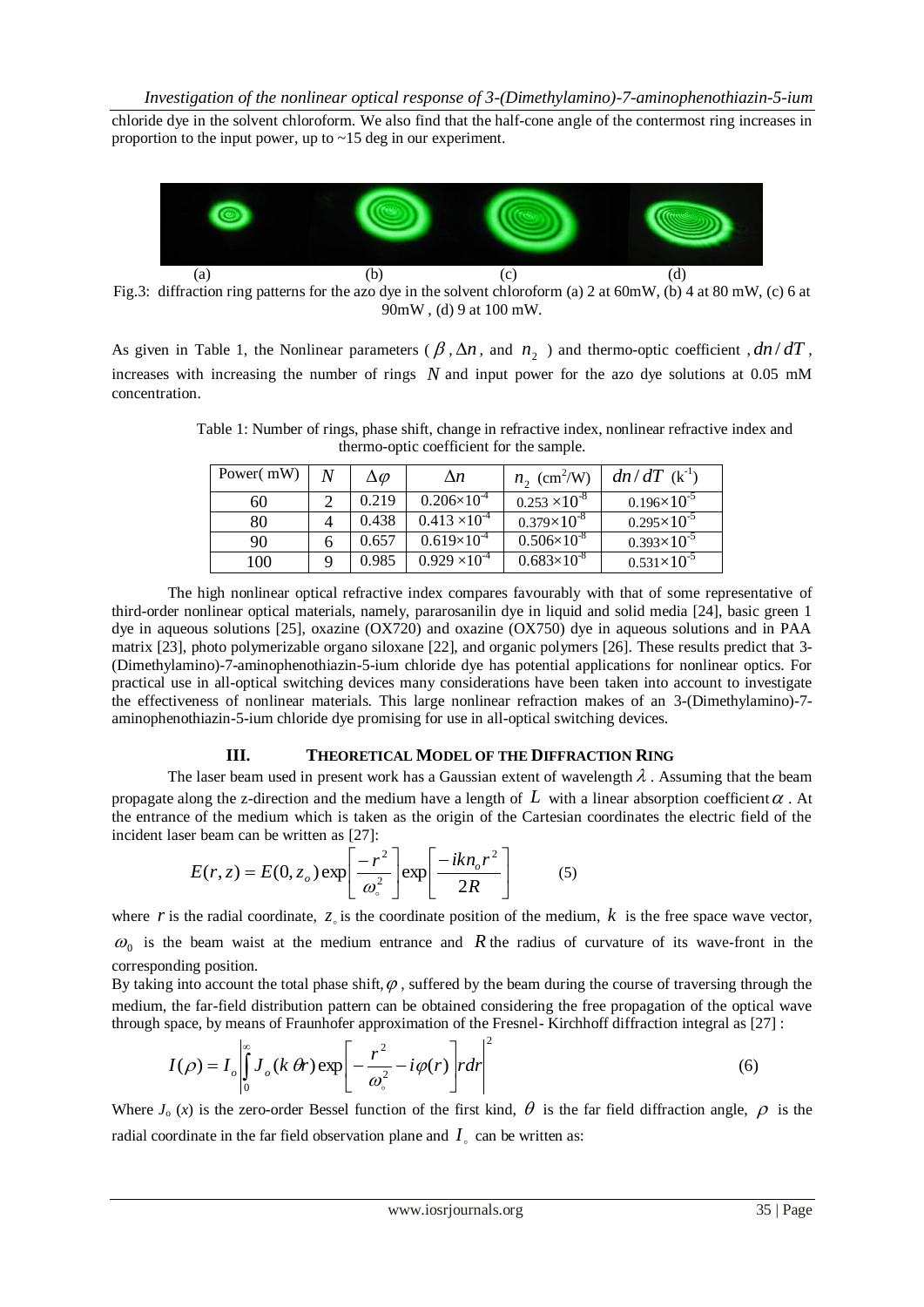$$
I_o = 4\pi^2 \left| \frac{E(0, z_o) \exp(-\alpha L/2)}{i\lambda D} \right|^2 \tag{7}
$$

D is related to the radial coordinate by  $\rho = D\theta$ .

Using the values of the various parameters given in table2 and solving equation 6 and 7 we have generated the theoretical results of diffraction pattern shown in fig.4 for the four chosen input powers.

Table2. Measured and calculated values of the parameters used to generate figure 4.

| Laser beam wavelength ( $\lambda$ )  | 532 nm         |
|--------------------------------------|----------------|
| Laser beam waist $(\omega)$          | $21.63 \mu m$  |
| Input power $(p)$                    | $10-100$ mWatt |
| Radius of wave-front $(R)$           | 33mm           |
| Cell length $(L)$                    | 1 mm           |
| Distance from the exit plane ( $D$ ) | 65 cm          |



Fig.4: Theoretical results of the diffraction patterns: (a)  $P=60$  mWatt, (b)  $P=80$  mWatt, (c)  $P=90$  mWatt and (d)  $P=100$ mWatt.

#### **IV. CONCLUSION**

The nonlinear optical properties of 3-(Dimethylamino)-7-aminophenothiazin-5-ium chloride dye in chlorophorm solvent was studied using diffraction pattern technique with a continuous-wave radiation at 532 nm of an different output power. All the solution samples showed large nonlinear refractive indexice and absorption coefficient of the order of  $10^{-8}$  cm<sup>2</sup>/W and  $10^{-3}$  cm/W, respectively. Experimental results of ring patterns reinforced theoretically suggest the possibility of using 3-(Dimethylamino)-7-aminophenothiazin-5-ium chloride dye solution in all optical systems .These patterns were generated in 3-(Dimethylamino)-7 aminophenothiazin-5-ium chloride dye by the irradiation with visible laser beam of Gaussian extent.The instantaneous formation of rings prove the fast response of this substance. The thermal number of rings observed increases with increasing input power nonlinearly. The stability of the ring patterns suggest the stability of such medium.

#### **REFERENCES**

- [1] O. Durand, V. Grolier-Mazza, and R. Frey, Picosecond-resolution study of nonlinear scattering in carbon black
- [2] suspensions in water and ethanol , Opt. Lett. 23(18) , 1998 , 1471-1473.
- [3] J. Staromlynska, T. J. McKay and P. Wilson, [Broadband optical limiting based on excited state absorption in Pt:ethynyl](http://ieeexplore.ieee.org/xpl/articleDetails.jsp?tp=&arnumber=5027510&contentType=Journals+%26+Magazines&sortType%3Dasc_p_Sequence%26filter%3DAND%28p_IS_Number%3A5027504%29)
- [4] J. Appl. Phys. 88(4), 2000 , 1726 -1732.
- [5] S.Vijayakumara,A. Adhikarib, B. Kallurayab and K. Chandrasekha rana,  $\chi^3$  measurements and optical limiting studies of 2chloro-5-nitro-N-[(1E)-phenylmethylidene] benzohydrazide with substituents, Opt. Mater. 31 (11) (2009)1564–1569.
- [6] M. Zhengle, Q. Lingling, H. Fei , L. Yang , W. Chen and C. Ya, Thermal-induced nonlinear optical characteristics of ethanol solution doped with silver nanoparticles , Chinese optics letters ,7( 10) , 2009 , 949-952.
- [7] Trill S. and Torruellas W. Spatial solitons (Berlin: Springer, 2001).
- [8] W. R. Callen, B. G. Huth, and R. H. Pantell. optical patterns of thermally self‐defocused light, Appl. Phys. Lett. 11(3)**,** 1967 , 103-105 .